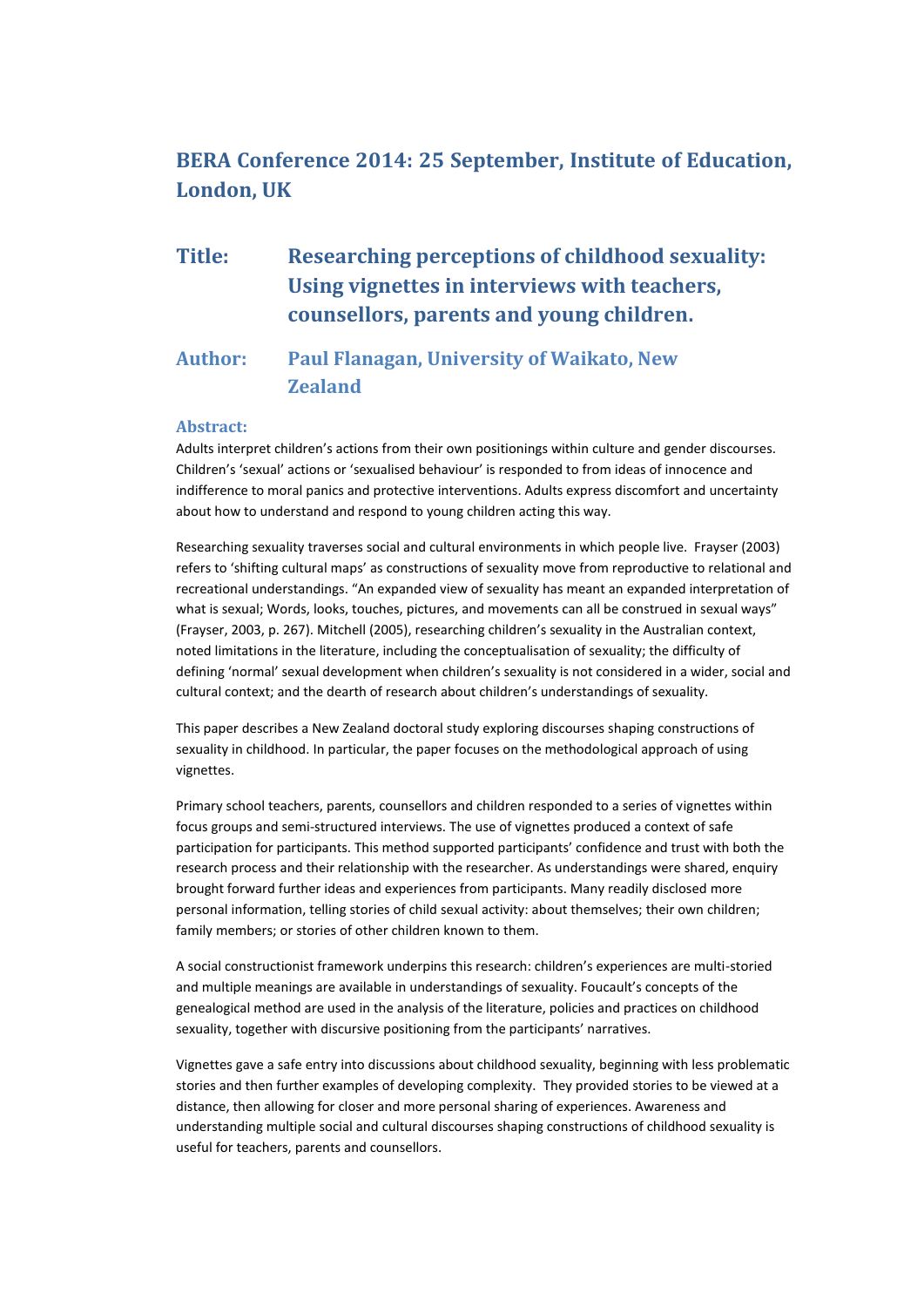### SLIDE 1

# **Introduction**

# SLIDE 2

This paper reports on a current doctoral study in which I am exploring social constructions of sexuality in childhood, applying discourse analysis to a range of texts including: academic literature; news media reports; social and education policies; and responses from participants to a series of vignettes. It is this last method of data collection, or retrieval, that I focus on today.

I come to this subject area from a professional background in counselling with children and young people over some years: in schools, with the NZ statutory child protection agency, and in a non-governmental community agency. For seven years now, I have been teaching in a Master of Counselling programme. This programme has a unique focus on narrative therapy, one of a number of postmodern therapies.

# **Conceptual framework**

Using social constructionist ideas of language as constitutive, in this research I explore understandings of childhood, sexuality, and 'childhood sexuality' as located in contexts of culture and gender particularly, but also within multiple discourses that shape children's lives, including education, socioeconomic status, class, faith/religion, among others (see Foucault, 1990). Language constructs a person's understanding of themselves as well as how they are positioned by others through what is said about them (see Burr, 2003).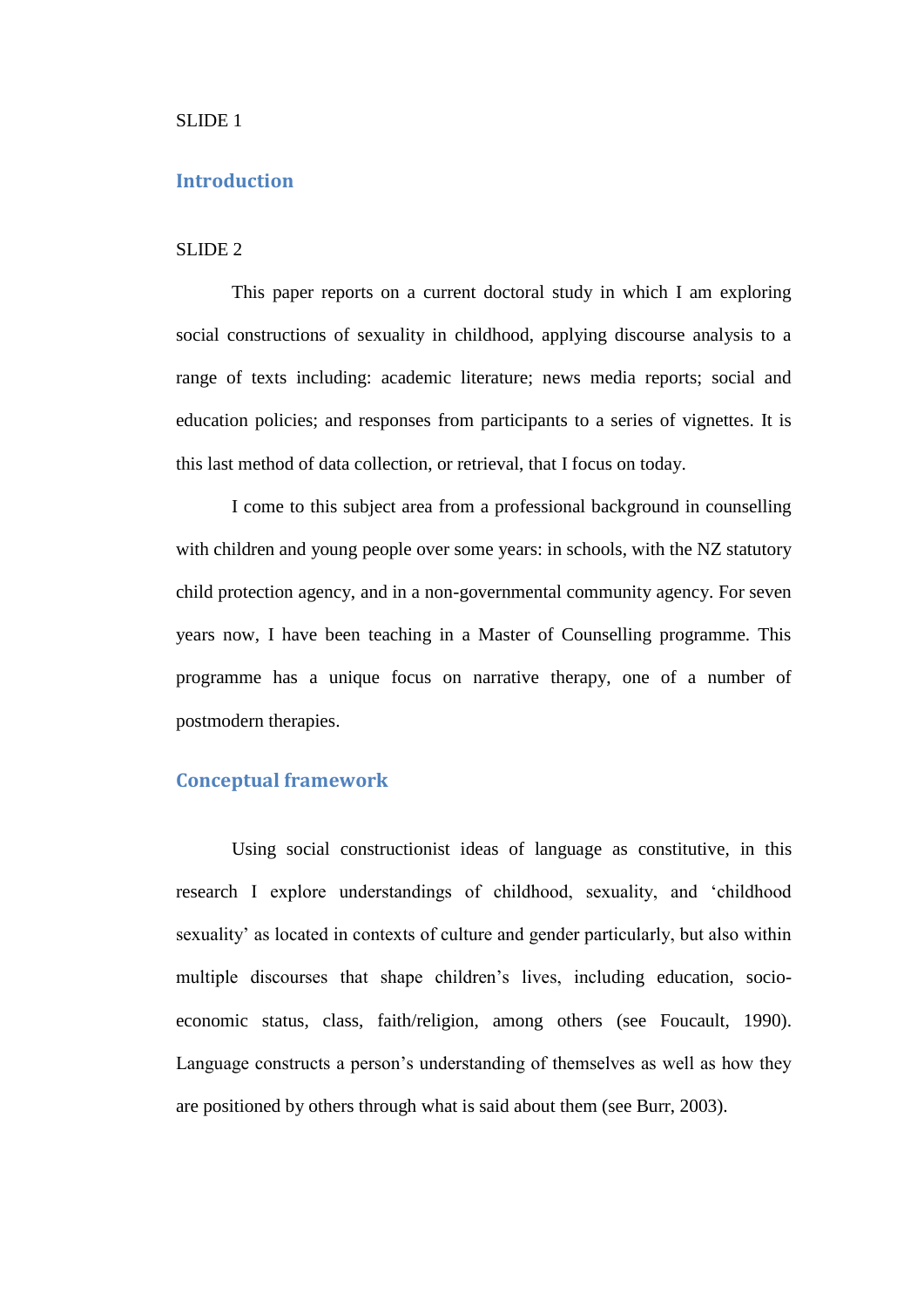# **The study** SLIDE 3

The main aim of this study is to deconstruct social constructions of sexuality in childhood and to identify discourses that shape participants' thinking and actions.

Discourses throw up binaries or dualisms, and you may be familiar with these in relation to childhood: whether as passive learners and 'becoming' persons; or as active learners and persons in 'being'; as asexual or latent in their sexuality or as exploring, possibly deviant, sexual beings.

So when considering discourses of childhood and sexuality, problems quickly surface – such as how sexuality is language and discoursed. Vivan Burr (2003) speaks of a limited menu, few alternatives, and only two, well-established discourses: normal and perverted.

### SLIDE 4

Suzanne Frayser (2003) writes about a shift in cultural maps over the last century in the USA, from constructions of sexuality as dominated by ideas and meanings of reproduction, to now include additional or alternative constructions of sexuality as relational and recreational. I think her words are telling:

An expanded view of sexuality has meant an expanded interpretation of what is sexual; sexual activity is not synonymous with intercourse. Words, looks, touches, pictures, and movements can all be construed in sexual ways. (p.267)

This is relevant when deconstructing children's words, looks, touches, pictures, and movements – and problematic when adults take up sexualised understandings of these, usually with adult meanings, and often without recourse to inquiry from children about their intentions, understandings or meanings.

## SLIDE 5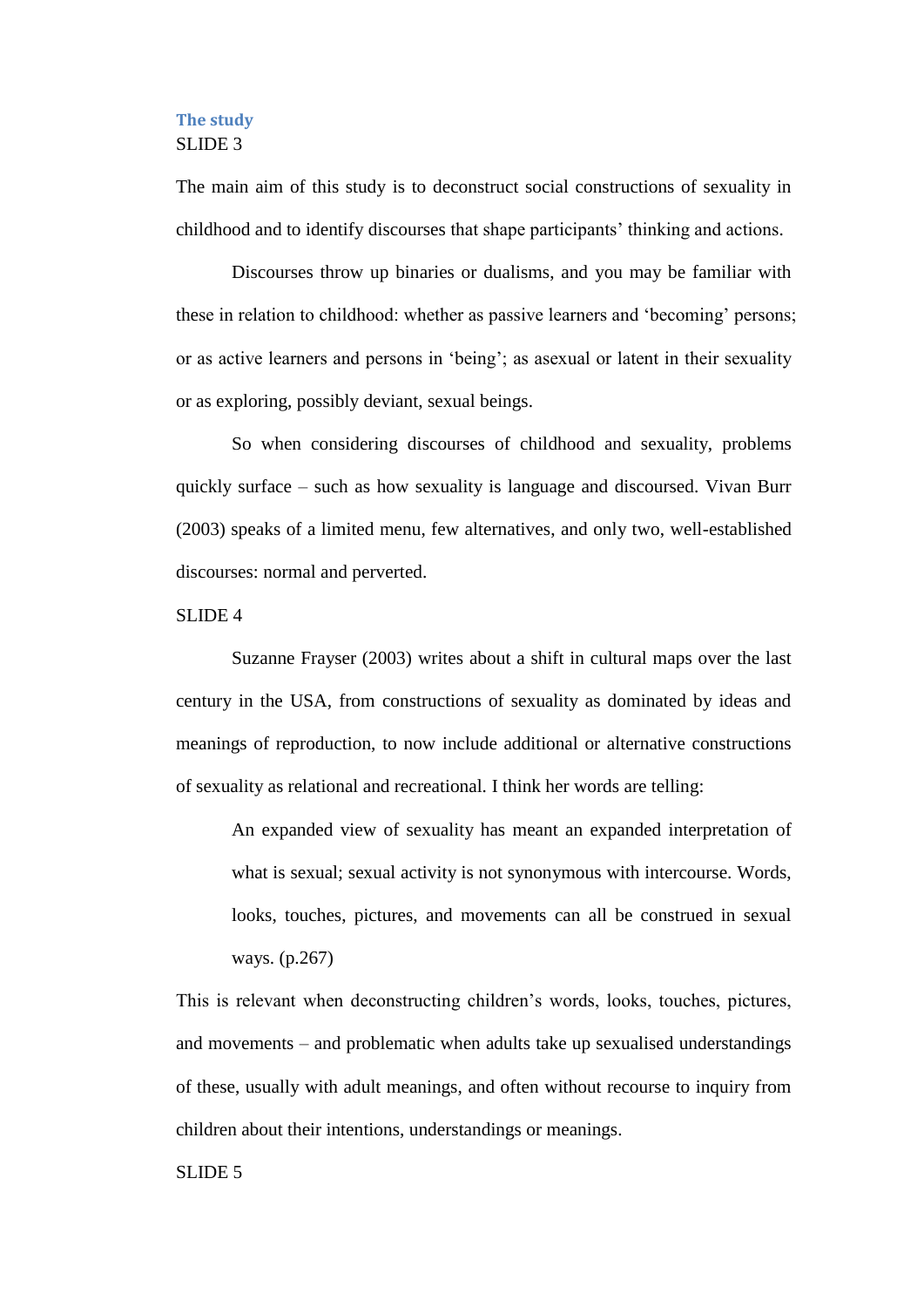Such problematising is recognised by Australian Janise Mitchell (2005) within a review of literature on children who engage in problem sexual behaviours. Mitchell noted three limitations: questioning how sexuality is conceptualised; defining ideas of normality in sexual development; and that children have largely been absent from research about children's understandings of sexuality and how these are shaped.

# SLIDE 6

So when these notions of childhood and sexuality collide, constructions of childhood sexuality are positioned within this range of discourses. These are frequently unhelpful as they set people up in opposing positions, with grand claims from socio-cultural discourses with little room for dialogue. Robinson summarises her identification of "three dominant contradictory discourses that operate around childhood and sexuality" (2005, p. 68).

- Socially constructed binary adult/asexual, innocent, immature child;
- a gendered representation of 'the knowing child' whose innocence is tainted, but the child is held responsible, and
- A moral panic: where children are acknowledged as sexual beings but lacking maturity to control their behaviours (2005, pp.68-69)

#### SLIDE 7

Participants have been invited within two state/public primary schools and one counselling agency. These details indicate the size and decile ranking of the schools, and show a distinction in their ethnic composition. [Decile ranking is a funding formula based on the income levels of the community, whereby government can fund extra for schools in lower income areas. Unfortunately, over the years this ranking has been equated to quality of the school, and there has been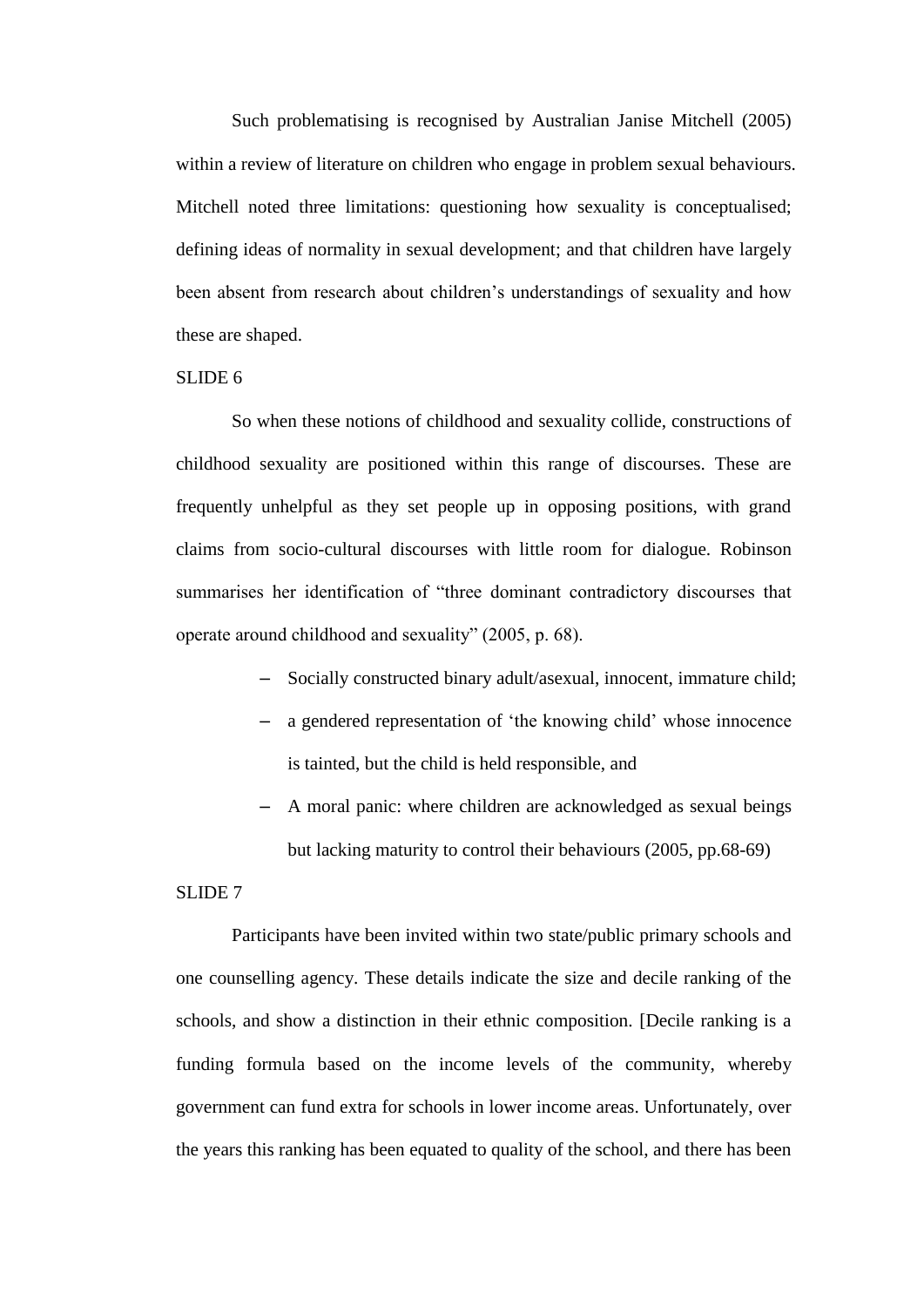white flight from lower ranked schools]. The slide also show where participants originate.

# SLIDE 8

So far there are 28 adult participants in three focus groups (a total of 15 people – 13 female and 2 males) and seventeen individual interviews (16 female and 1 male) (4 focus group participants also participated in interviews). Participants came from a range of socio-cultural backgrounds, but mainly reflecting the dominant European/Pakeha cultural position in Aotearoa New Zealand. All the adults were recruited through the participating schools or agency with information provided directly by me to staff or by staff to parents. Each focus group lasted about 90 minutes and interviews about 60 minutes. These focus group and interviews were recorded and transcribed and are data for subsequent discourse analysis.

## SLIDE 9

My hopes in sharing this research story to date, and now about the vignettes used for the study, are to engage in dialogue over the value of vignettes… but also ask your response to the plan for the next stage of inclusion of children: my method and hopes …

The six vignettes designed are from clinical and anecdotal stories of children's actions in NZ contexts where adults had responded to these events as sexual actions. In my reading and thinking about the use of vignettes, a number of authors have put forward ideas that fit comfortably with my conceptual framework and practice methodology. I wanted this method to give space for participants to tell their own narratives, but also to share their ideas without being expected to give personal history if they did not want to. By inviting them to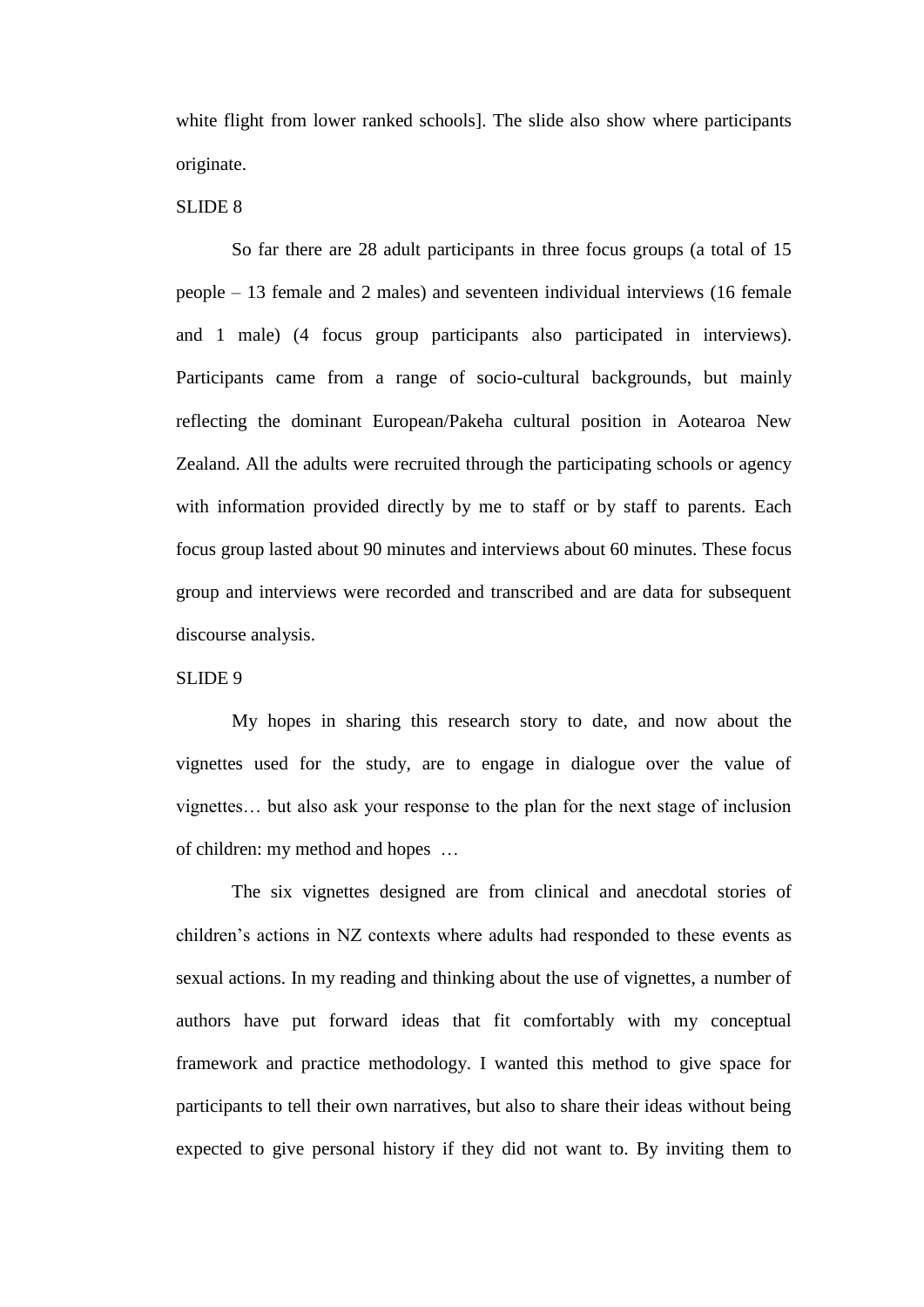respond to another story, they had freedom to share their thinking, as well as offer their own narrative if it appeared safe for them to do so. So these vignettes are real, authentic stories, but also fictionalised; there is ambiguity about adult gender, character ethnicity, but detail about child age and gender. Some are single stage vignettes, and others have two or three stages in their telling.

# SLIDE 10

So while these stories come from my own counselling practice or have been shared with me by teachers, principals and counsellors, the details have been changed so that any particular story is not exactly as it was first told. With participants, I have read out these stories, and then simply ask for their response. Sometimes participants ask questions, but I have generally responded with saying that is all the information we have, and invite them to respond to what is there.

### SLIDE 11

The first vignette depicted a boy on his first day of school urinating in the school playground;

- Question whether this is sexual

- Opens space for gendered responses – that's what boys do

It was language as sexual by duty teacher (exposed himself; offensive)

### SLIDES 12-13

the second vignette told of a girl and boy in the school playground where she kisses him on the lips;

- Boyfriend and girlfriend language of heteronormative sexualities
- Cultural perspectives: that behaviour not acceptable in front of others, could suggest something sinister – kissing leads to sex
- The language of 'more sexual offending'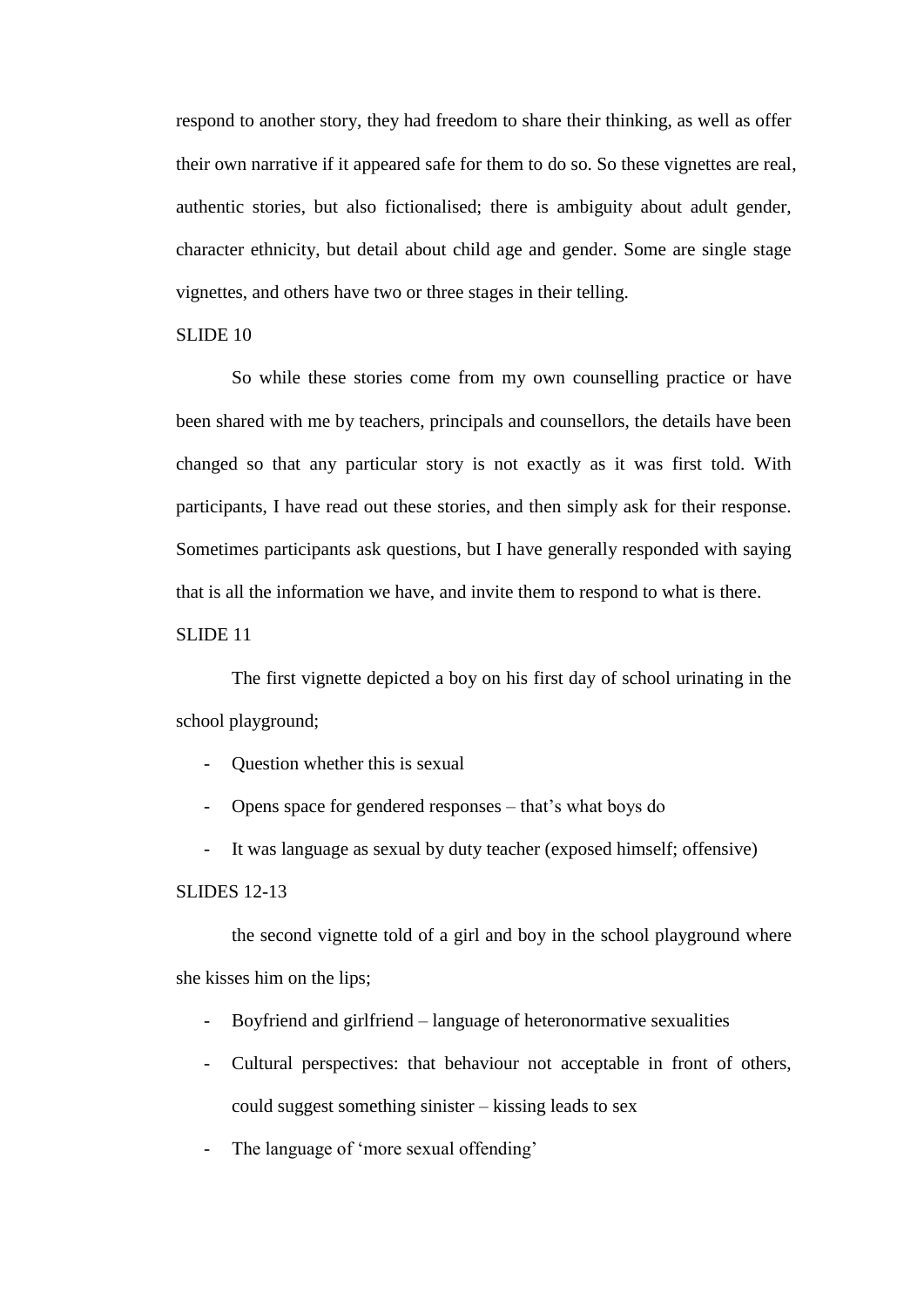Some participants wondered about previous experience at the school

# SLIDES 14-15

the third vignette was of a five year old boy pulling his pants down in the classroom;

- Opens space for gendered actions, acceptability of boys' mooning
- Matter of fact, non-sensational responses: we don't want to see your bits, put them away; you're distracting the class, pull up your pants and get on with your work
- Part 2 different understanding, what about age difference

# SLIDE 16

the fourth vignette was about a five year old girl rubbing herself between her legs;

- Itch, hygiene, infection talk to school nurse
- If it was a boy we probably wouldn't notice
- Ideas of anxiety at school, self-comforting
- Query about something sinister cultural lens, that part of the body, something is wrong – would be concerned about abuse/assault

# SLIDES 17-18

the fifth vignette described a nine year old boy going into the toilet and touching another boy on his penis;

- Not okay to exploration?
- Aggressive?
- Marking of children of concern story of the use of a high-visibility jacket for a child in the playground so teaching staff can see where he is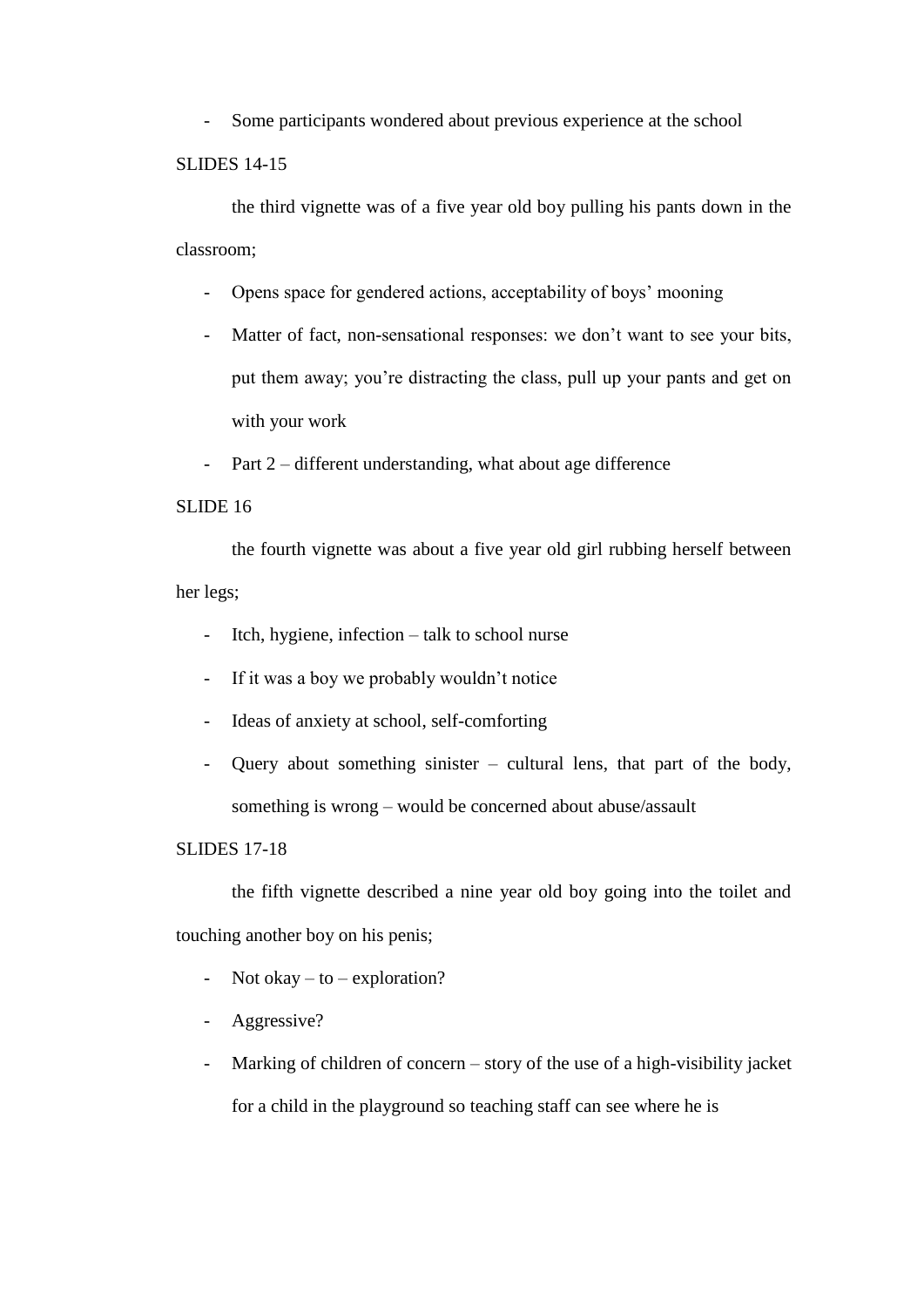### SLIDES 19-21

the sixth vignette recounted a seven year old boy and six year old girl at the school sandpit, when he said to her, "and that's when I put my penis in your vagina"

- Questions about language if he said dick and pussy then I'd be worried
- Too much information for a child of that age
- When is the right age?

These vignettes were used to prompt discussions with participants about their perceptions of what is sexual; to expose binaries; about what actions could be deemed normal or deviant; and opening space to elicit any other personal and specific stories they might be willing to share.

These vignettes have worked well with adults, their sharing, new stories, and for some, professional development opportunity  $-$  i.e. impact of the research for their learning as professionals: teachers and counsellors.

I am now exploring ideas of use with children, as my initial plan has not worked; and the current intention is for story completion interviews, in a school where the research would fit within a PHE module on sexuality.

Individually or groups or both?

How involved should I be? I thought I would enquire to facilitate story elicitation, development and richness of narrative, develop meaning.

Your feedback is welcome.